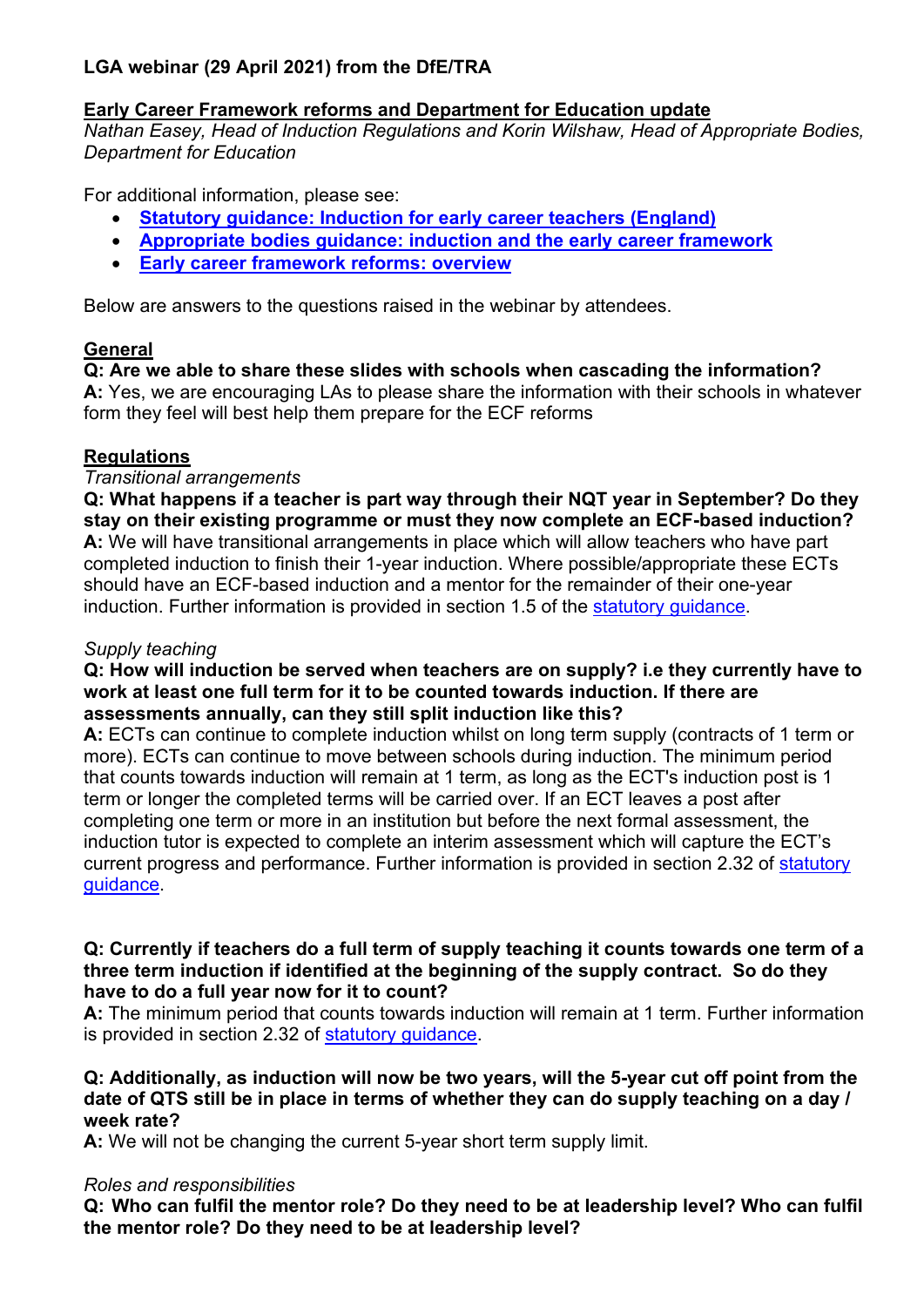**A:** We do not have set criteria for who can fulfil the role of mentor. The headteacher is expected to identify an appropriate person to act as the ECT's mentor. The mentor is expected to hold QTS and have the necessary skills and knowledge to work successfully in this role.

### **Q: Can you clarify the difference between mentor and tutor? I am making the assumption that the mentor is more about coaching and the tutor more about observations. Is there a JD/spec explaining this?**

**A:** Yes, the recently published statutory guidance sets out the differing roles and responsibilities between induction tutors and mentors. We have separated out the two roles to ensure that mentoring support (role of mentor) is not conflated with assessment against the Teachers' Standards (role of induction tutor)The Statutory Induction Guidance sets out the roles and responsibilities for the induction tutor and the mentor. It can be found here: <https://www.gov.uk/government/publications/induction-for-early-career-teachers-england>

# **Q: This video has just said that mentors carry out observations, but assume that induction tutors still need to as well?**

**A:** An ECT's teaching is expected to be observed at regular intervals throughout their induction period to facilitate a fair and effective assessment of the ECT's teaching practice, conduct and efficiency against the Teachers' Standards. Observations of the ECT may be undertaken by the induction tutor or another suitable person from inside or outside the institution.

### **Q: There has been a shift to separate the induction tutor and mentor role. What are the expectations for induction tutors in terms of how regularly they need to meet with the ECT to discuss and review progress and how regularly they formally observe them? Is this time funded?**

**A:** The statutory guidance on GOV.UK gives more information on the particular roles and responsibilities across the two roles, but as the induction tutor will be responsible for assessing the ECT, they will need appropriate contact with the ECT to carry out that role.

### **Q: Some schools are very small - they will not be able to have separate induction tutor and mentor. Sometimes it is the headteacher who takes on all those roles. How will this be checked?**

**A:** We recognise that some schools have limited capacity and may struggle to provide a separate induction tutor & mentor. In some exceptional circumstances it may be necessary for the headteacher to designate a single teacher to fulfil both roles, which may be the headteacher themselves. Where this is the case the headteacher should ensure that the induction tutor understands that they are fulfilling two discrete roles and that adequate safeguards are put in place to ensure that the mentoring support offered to the ECT is not conflated with assessment of the ECT against the Teachers' Standards.

# *Requirement to serve induction*

### **Q: If ECTs train in an academy of further education establishment that chooses not to deliver statutory induction, does this mean they will not be able to work in mainstream schools? Can they choose to complete induction later on in their career to allow them to then move in to mainstream or will career choices be limited?**

**A:** While ECTs are encouraged to start their induction as soon as possible after gaining QTS, there is no set time limit for starting or completing an induction period. A teacher can complete induction later on their career if that works best for them. Many academies and independent schools do allow their early career teachers to serve statutory induction, and the statutory guidance sets out the conditions where statutory induction may be served in further education settings.

**Q: The guidance states that induction cannot be deemed to start until training commences. How does this potentially impact on mid-term or mid-year appointments? A:** Induction posts can still start mid-term/year. Headteachers should ensure that ECTs can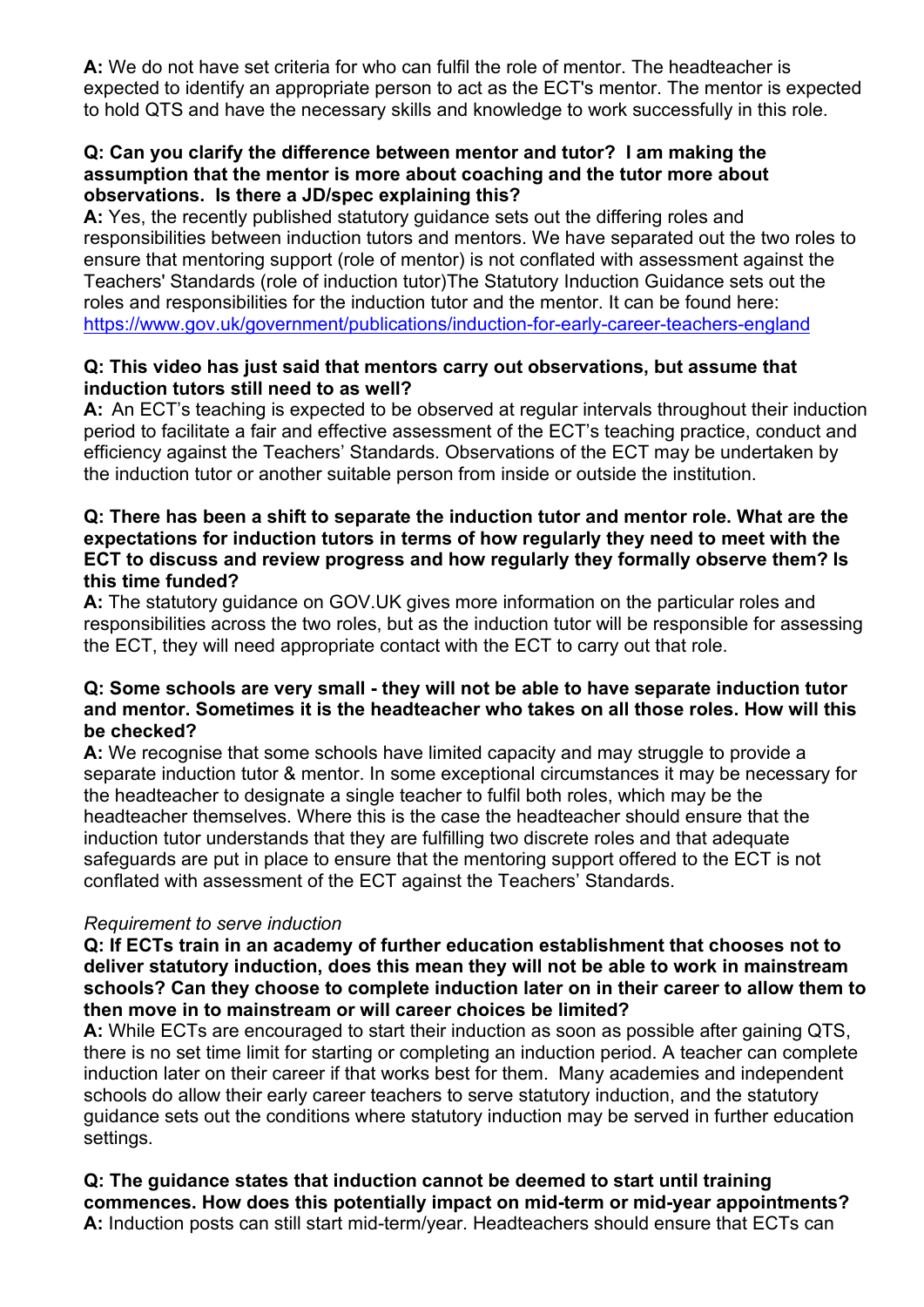access an ECF based induction regardless of what point in the year they start their teaching post.

# **Q: Can an ECT work as a peripatetic music teacher and complete induction?**

The reforms to induction will not affect the requirements for peripatetic teachers. Subject to exemptions set out in statutory guidance, once a teacher gains QTS they must undertake statutory induction if they wish to teach in a maintained school. Induction must be undertaken in a post which provides a fair opportunity for the ECT to demonstrate that they are performing satisfactorily against the Teachers' Standards. To help in achieving this, the statutory guidance on induction for ECTs details the necessary elements of a suitable post.

It is therefore possible for peripatetic teachers to serve induction provided that their post is suitable for induction. As peripatetic teachers often teach in more than one school simultaneously, each post would need to be suitable in order for induction to take place. It is for the appropriate body, together with the headteacher, to decide on the suitability of each post for induction, and if agreed, then induction should take place.

The headteacher/principal of the institution in which the ECT is serving an induction period, and the appropriate body, are jointly responsible for ensuring that the supervision and training of the ECT meets their development needs and that the ECT receives an ECF based induction. The duties assigned to the ECT and the conditions under which they work should be such as to facilitate a fair and effective assessment of the ECT's conduct and efficiency as a teacher against the Teachers' Standards.

Further information is provided in statutory guidance. In particular, the following paragraphs may assist: 2.17–2.18 on what constitutes a suitable post for induction; 2.35–2.37 on completing induction on a part-time basis; and 3.14 – 3.16 for ECTs completing induction in more than one school simultaneously.

# **Q: Will teachers undertaking the QTLS route be able to access the ECF training?**

**A:** Teachers who take the QTLS route are currently exempt from requiring statutory induction. But the DfE-accredited materials are available to all schools, so they would be able to deliver these training materials to those teachers outside of statutory induction.

### **Q: From an HR point of view it will be important to have clear guidance e.g. on interruptions to induction, when induction can be stopped if it is clear progress is not being made etc.**

**A:** We have recently published updated statutory guidance and new appropriate bodies guidance to support schools and appropriate bodies in carrying out their roles and responsibilities. Amongst other things the guidance contains information on 'non-standard' inductions and what to do when there are causes for concern.

# **Q: Can ECTs complete their second year of induction in an International school?**

**A:** International schools can continue to offer statutory induction subject to the same conditions as currently i.e. as long as the school is a member of an appropriate membership organisation, has been BSO-inspected and arranges an appropriate body for the induction.

# **Q: Do ECTs serving a reduced induction period have to engage in ECF-based training if they are completing induction in the minimum one term?**

**A:** Teachers serving a reduced induction should still receive an ECF-based induction and headteachers should work with induction tutors (and providers where appropriate) to ensure the training is appropriate in each individual circumstance.

### **Q: If the ECF is not an assessment, is there still a formal sign off process at the end to ensure standards have been met and what is the process if there are performance concerns during the 2 years?**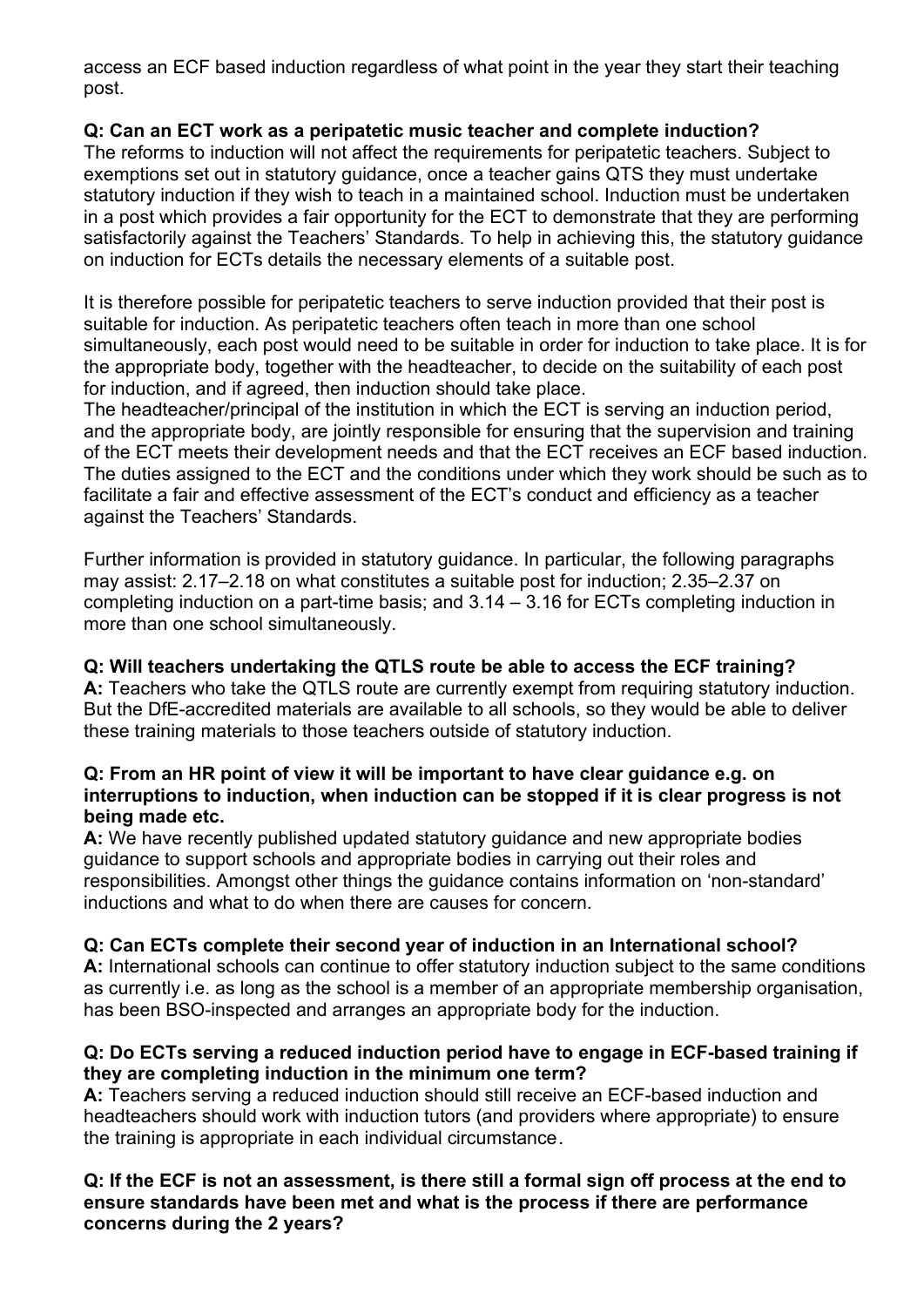**A:** Yes, assessment as now will continue to be against the teacher standards. Please see the statutory guidance for more details of monitoring and assessment requirements during induction.

# **Q: If an early career teacher is underperforming, two years is a long time if they are not meeting standards - any advice please?**

**A:** Induction tutors should use formal assessments and progress reviews to monitor the ECT's progress throughout induction. Where the induction tutor determines that the ECT is not making satisfactory progress against the Teachers' Standards this should be recorded clearly in the progress review and/or formal assessment record and additional support measures should be put in place immediately. It is important that the ECT is made aware of where they need to improve their practice and given every opportunity to raise their performance. Where there are continuing concerns about the ECT's progress the induction tutor should explain to the ECT the consequences of failure to complete the induction period satisfactorily and discuss fully with the ECT:

- the identified weaknesses:
- the agreed objectives previously set in relation to the requirements for
- the satisfactory completion of induction, updating these as necessary;
- details of additional monitoring and support put in place;
- the evidence used to inform the judgement; and
- details of the improvement plan for the next assessment period.

Further information on monitoring unsatisfactory progress is provided in statutory guidance.

### **Pay and conditions**

## **Q: Should mentors receive a pay increase/TLR for this role?**

**A:** The School Teachers Pay and Conditions Document sets out the criteria under which it is suitable to award TLR payments.

### **Q: Currently some schools have been offering NQTs a year fixed term contract for a variety of reasons, mainly around uncertainty around lockdown or they themselves have been unsure of what their longer-term plans have been. Would they have to offer a 2 year fixed term contract to a staff member who would be joining us under the Early Career Framework, or we can still stick to a 1-year contract which could be subject to review at the end of the first year?**

**A:** The introduction of the ECF reforms does not affect terms of employment. Decisions around fixed term contracts should continue to be made with regard to general employment law.

# **Q: What is the expectation for pay progression for an ECT?**

**A:** A 2-year induction will have no adverse impact upon early career teachers' pay or career progression opportunities. Early career teachers will still be able to progress on the pay scale as current arrangements allow, both during and after induction.

#### **Q: What happens for part-time staff? If, for example, 0.5 FTE, will they take 4 years to complete their training? Will part-time staff rise through pay scales on an annual basis, if so in this example a P/T staff member will be Main Pay Scale 4 when they complete their training, is that correct?**

**A:** The length of statutory induction for teachers working part time is calculated as the full-time equivalent of two years. So a teacher working 0.5FTE would have an induction length of 4 years.

If, after two calendar years, a part time early career teacher is felt to be consistently meeting the Teachers' Standards already, they may request a reduction to their induction length and a final assessment.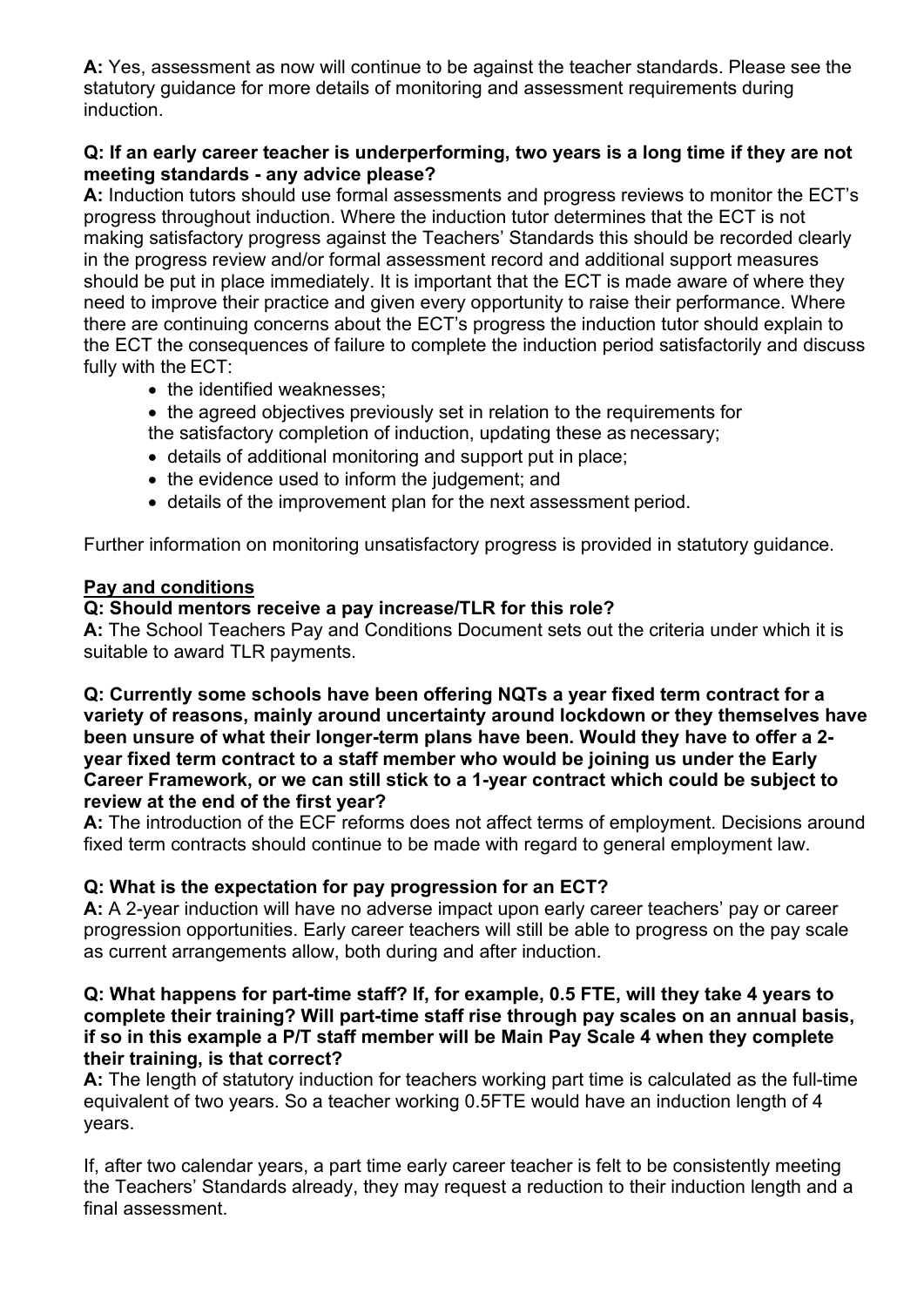Regardless of whether or not the teacher seeks a reduction, early career teachers working part time will still be able to progress on the pay scale as current arrangements allow, both during and after induction.

### **Q: Is there an expectation that part time staff engage in the ECF programmes on a fulltime basis - e.g. do all the development and training in two years**

**A:** The length of statutory induction for teachers working part time is calculated as the full-time equivalent of two years. So a teacher working 0.5FTE would have an induction length of 4 years. There is no expectation that a part-time teacher would engage with ECF-based training on a full-time basis.

### **Online service**

### **Q: What's the reason for the online service - to signpost?**

**A:** The DfE's new online service is being designed to facilitate the delivery of ECF-based training. The interaction with the online service will differ depending on which delivery route a school has chosen to pursue. Unless a school is opting to design its own ECF-based programmes, the school will need to get set up on the online service ahead of the early career teachers beginning their inductions.

## **Q: Is it the mentor or the tutor that needs to be notified through the online service???**

**A:** From the end of April, schools will begin to be contacted asking them to nominate their induction tutor on the service if they have decided to use an approved training provider (Full Induction Programme FIP) or the DfE-accredited materials (Core Induction Programme CIP).

When known, the induction tutor will add details for their early career teachers and mentors.

### **Q: Will ABs have access to the online service?**

**A:** Appropriate bodies will have access to the accredited DfE materials to assist them with their fidelity-checking role for those schools who decide to deliver the accredited training materials themselves.

## **Q: What is the purpose of schools have to supply the information on DfE portal? AB will also provide this information to the TRA.**

**A:** The DfE's new online service is being designed to facilitate the delivery of ECF-based training in as streamlined a way as is possible. For those schools choosing to use a funded training provider, it will be necessary for schools to provide the details of both their early career teachers and their mentors, in order for the providers to coordinate that training. Even though appropriate bodies will start reporting the type of ECF-based induction for inclusion in the Database of Qualified Teachers (DQT), this wouldn't be an optimal route for data collection on other required data elements.

The DfE-accredited materials will be hosted on the online service for those early career teachers and mentors to access in schools who choose to deliver the accredited training material themselves. There will be additional functionality to help ECTs track their progress and for induction tutors and mentors to manage the process.

Schools will not need to engage with the new online service if they intend to design and deliver their own ECF-based training.

### **Q: Can we have the link that has been sent to schools to register their induction tutors?**

**A:** The invites that have been sent to schools so far have a URL that is personalised to each school. The invite will have been sent to the email address(es) registered against the school in [GIAS \(Get Information About Schools\).](https://www.gov.uk/guidance/get-information-about-schools) Schools can visit [https://manage-training-for-early-](https://manage-training-for-early-career-teachers.education.gov.uk/)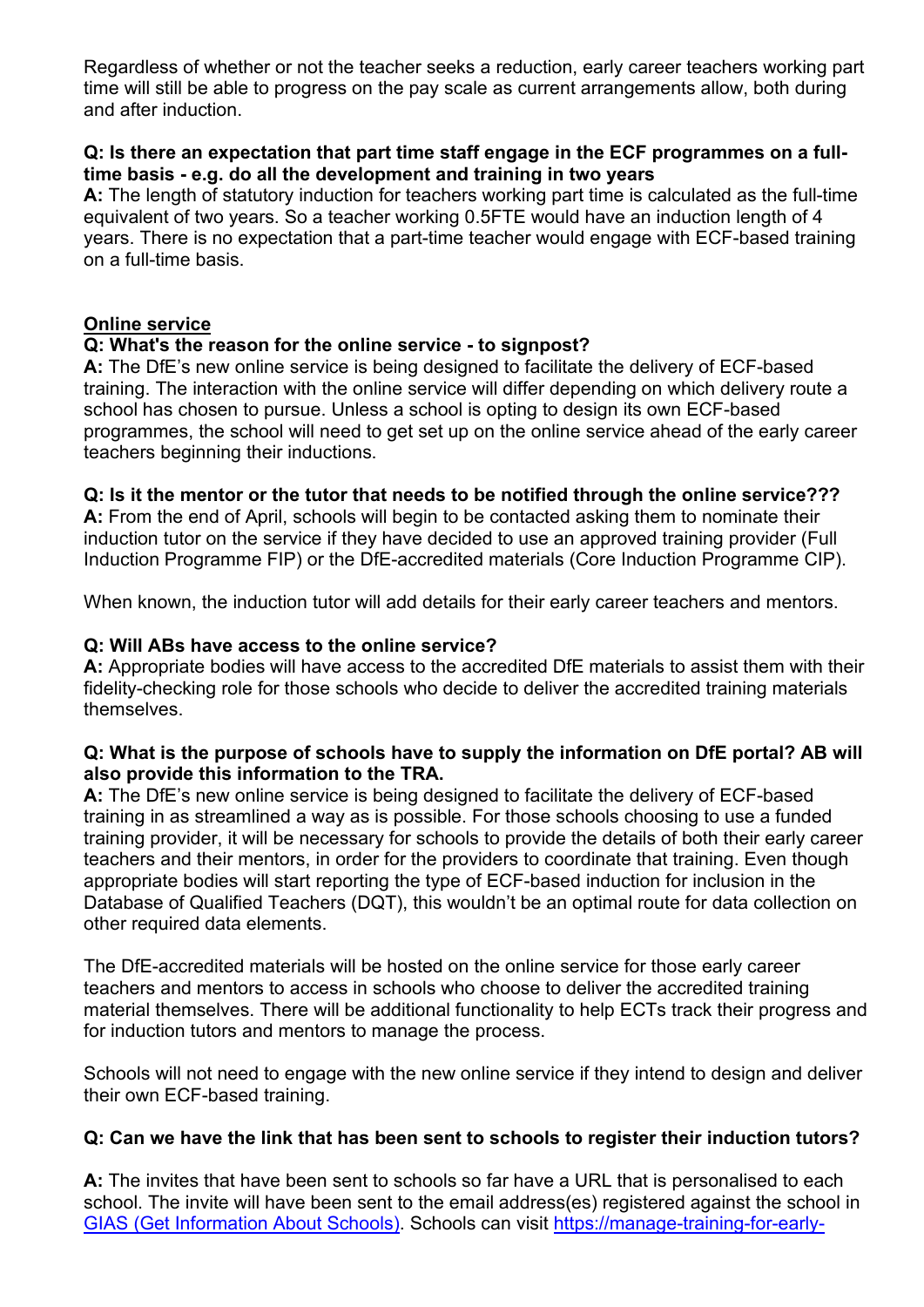[career-teachers.education.gov.uk/](https://manage-training-for-early-career-teachers.education.gov.uk/) and regenerate an email invite to that address, if they cannot find the original invite.

# **Funding**

# **Q: Regarding funding, you have said about state schools - what about independent schools?**

**A:** Independent schools will not receive additional funding. However, schools which are not state funded and want to offer their ECTs the provider led programme may enter into arrangements with lead providers directly to access the Full Induction Programme. This is subject solely to the agreement of the lead provider and the institution.

Where agreement cannot be reached these institutions will be able to deliver their own training using the freely available DfE accredited materials and resources or design and deliver their own programmes. In such instances the appropriate body will be responsible for ensuring the ECT receives a programme of training and support based on the ECF.

### **Q: The first year of induction is going to have a greater impact on the time of mentors in the consultation this was to be funded but it is now not, why is the DfE not funding the expectation with this additional time resource and where do they expect this funding to come from?**

**A:** There are two types of mentor funding available to schools for delivery of the Early Career Framework:

> 1. For those on the FIP, there will be an additional payment to schools for the time that mentors of ECTs spend on Department-funded mentor training, which will consist of 36 hours of backfill time over two years per mentor.

| Mentor's Unit Cost (years 1 & rigiding<br>(2)<br>Time off timetable for training | the London<br>Area) | <b>Inner</b><br>London<br>Area      | Outer<br>London<br>Area | Fringe<br><b>Area</b> |
|----------------------------------------------------------------------------------|---------------------|-------------------------------------|-------------------------|-----------------------|
| 36h cost (2 years of training)                                                   |                     | £1576.10 £1929.24 £1737.14 £1623.24 |                         |                       |

2. State schools providing statutory induction, the following funding is available for mentors to spend with ECTs in the second year of induction. It is available to all state schools regardless of which delivery approach they choose to provide an ECF based induction.

| <b>Mentor's Unit Cost (year 2)</b> | <b>England</b><br><i><b>(excluding)</b></i><br>the London<br>Area) | <b>Inner</b><br>London<br>Area | <b>Outer</b><br>London<br><b>Area</b> | Fringe<br>Area |
|------------------------------------|--------------------------------------------------------------------|--------------------------------|---------------------------------------|----------------|
| Rounded Mentor Unit cost           | £900                                                               | £1.100                         | £1,000                                | £900           |

For those not enrolled on the Full Induction Programme, we are not currently proposing to fund time for mentor training, as we would expect schools to release teachers for Continuing Professional Development (CPD) opportunities which contribute to their learning and development. We remain committed to offering funded training for mentors, which school can access if they choose to utilise a provider led programme

## **Q: What happens to the payment if an ECT leaves the school before the summer of Year 2?**

**A:** If an ECT leaves part way through their second year of induction, then part funding will be calculated based on the School Workforce Census returns. Year one funding is already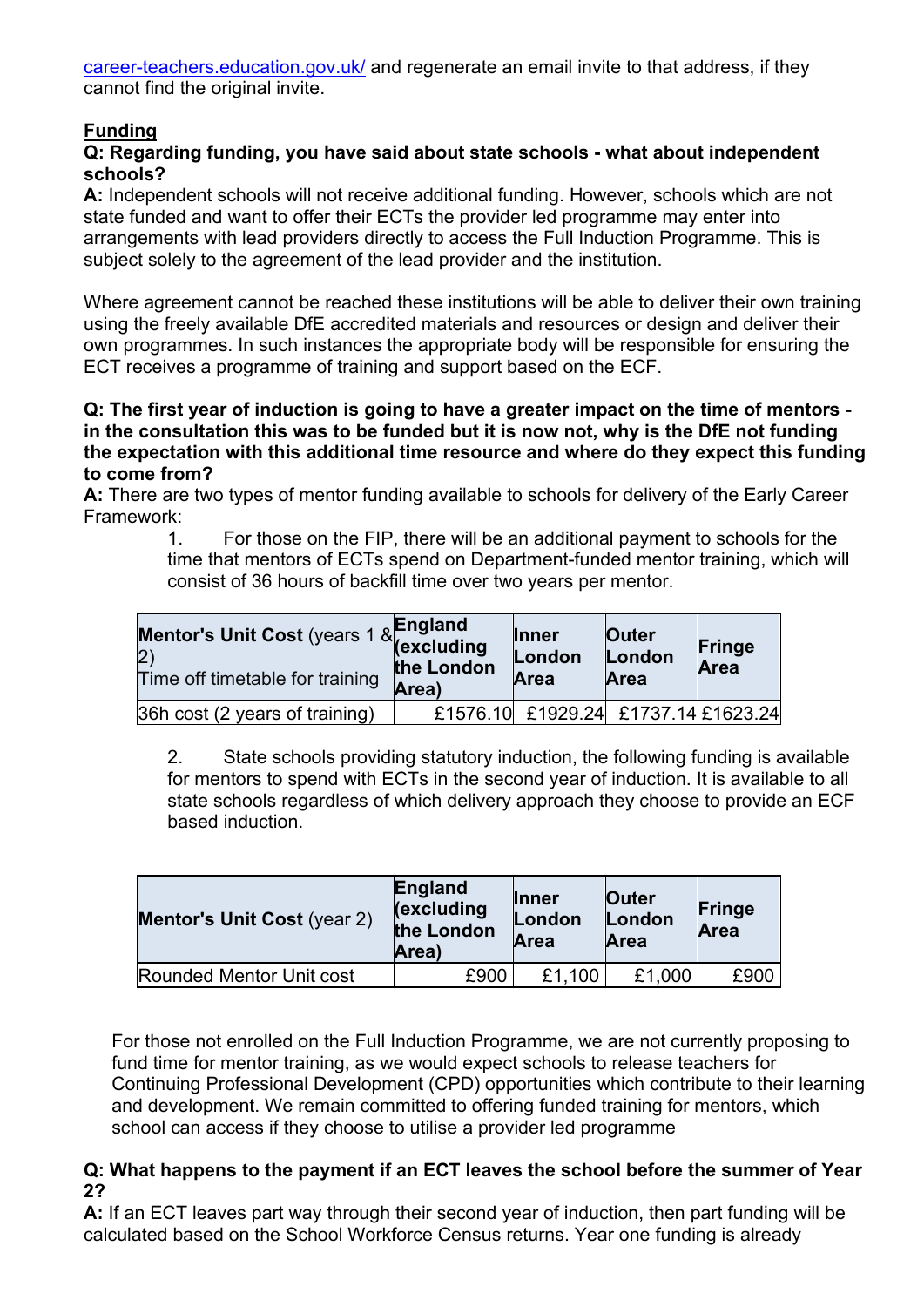included in the National Funding Formula so schools will continue to receive this as normal.

### **Q: Can you clarify the difference between funding with the full and core? Does the full get 20 hours + 36 hours and the core just gets the 20?**

**A:** From September 2021, the government is funding an entitlement for all early career teachers in England to access high quality professional development at the start of their career.

Schools receive their core funding through the dedicated schools grant (DSG), which is calculated using the NFF. The NFF allocates funding primarily based on the characteristics of the schools and their pupils.

Schools initially received funding for the time off timetable through the "standards fund". Nowadays the year 1 funding is incorporated into the core schools funding that schools now receive through the DSG. As such, schools are expected to meet the cost of the 10% release time for newly qualified teachers as part of their core funding.

The NFF does not "earmark" a certain amount of funding which schools receive for, or should spend on, their NQTs. It is up to head teachers to manage the funding they receive.

For year 2, the funding amount will be calculated by taking the average salary of mentors and early career teachers, split by region.

|  | <u>VEIS J70 UII (IIIIE(ADIE III (IIE SECUIJU VEAL UI IIIUUCIJUI IUI AII LUTS.</u><br><b>Outer</b><br>London | Fringe              |                       |        |             |
|--|-------------------------------------------------------------------------------------------------------------|---------------------|-----------------------|--------|-------------|
|  | <b>ECT's Unit Cost (year 2)</b>                                                                             | the London<br>Area) | London<br><b>Area</b> | Area   | <b>Area</b> |
|  | Rounded ECT's Unit cost                                                                                     | £1,200              | £1,500                | £1,400 | £1,300      |

This covers 5% off timetable in the second year of induction for all ECTs.

This is funding for mentors to spend with early career teachers in the second year of induction and is based on 20 hours of mentoring across the academic year.

| <b>Mentor's Unit Cost (year 2)</b> | <b>England</b><br><i><b>(excluding)</b></i><br>the London<br>Area) | <b>Inner</b><br>London<br>Area | <b>Outer</b><br>London<br>Area | Fringe<br>Area |
|------------------------------------|--------------------------------------------------------------------|--------------------------------|--------------------------------|----------------|
| Rounded Mentor Unit cost           | £900                                                               | £1.100                         | £1,000                         | £900           |

For those on the FIP, there will be an additional payment to schools for the time that mentors of ECTs spend on Department-funded mentor training, which will consist of 36 hours of backfill time over two years per mentor.

| Mentor's Unit Cost (years 1 & England<br>2)<br>(2)<br>Time off timetable for training | the London<br>Area) | <b>Inner</b><br>London<br>Area | <b>Outer</b><br>London<br>Area      | Fringe<br>Area |
|---------------------------------------------------------------------------------------|---------------------|--------------------------------|-------------------------------------|----------------|
| 36h cost (2 years of training)                                                        |                     |                                | £1576.10 £1929.24 £1737.14 £1623.24 |                |

**Q: Please can you clarify what funding schools will receive in Year 1 if they are choosing to design their own programme or use the online materials?**

**A:** Year 1 funding to deliver induction has been rolled into the National Funding Formula.

Schools receive their core funding through the dedicated schools grant (DSG), which is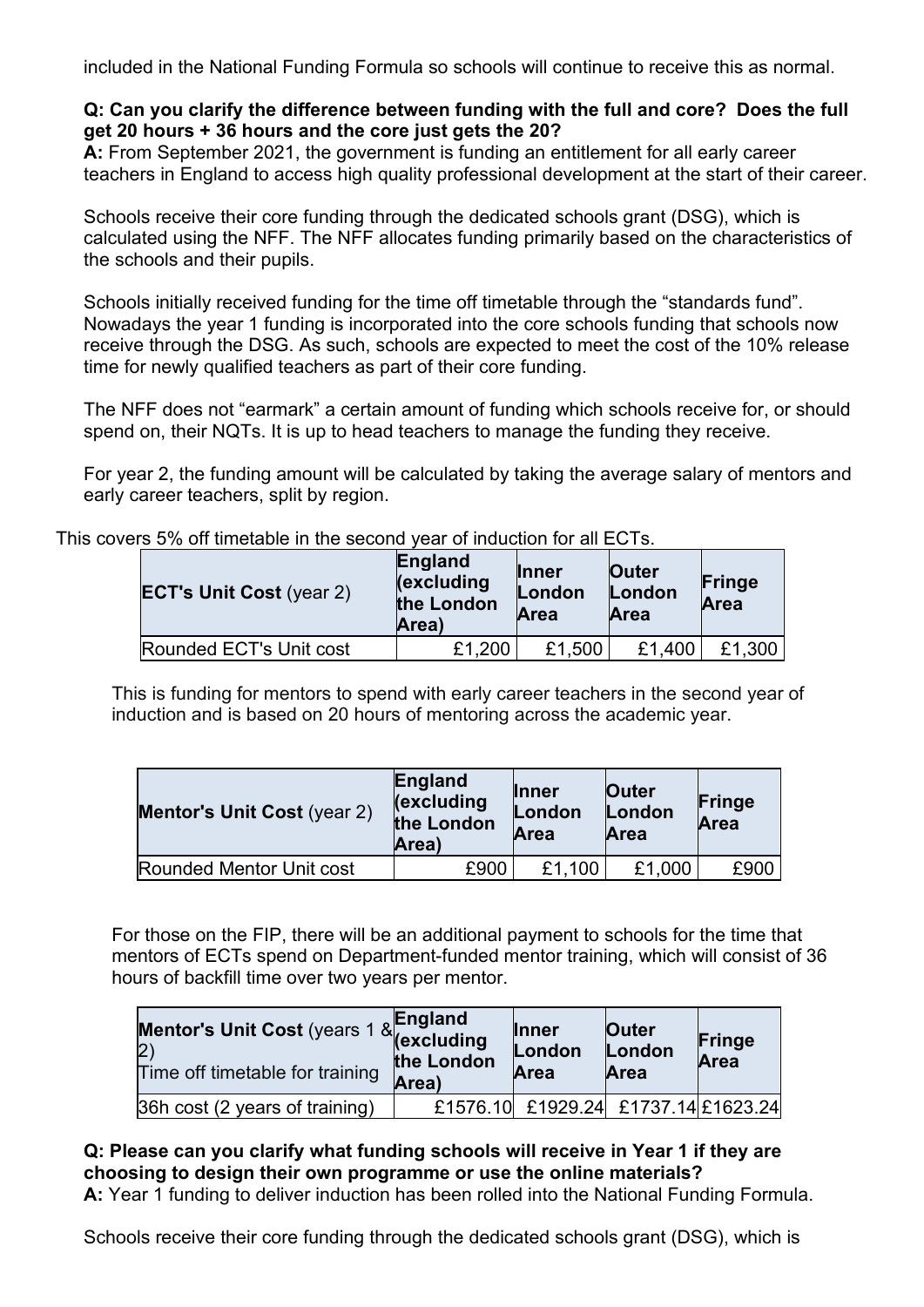calculated using the national funding formula (NFF). The NFF allocates funding primarily based on the characteristics of the schools and their pupils.

Schools initially received funding for induction through the "standards fund". Nowadays the funding is incorporated into the core schools funding that schools now receive through the DSG. As such, schools are expected to meet the cost of induction for newly qualified teachers as part of their core funding.

The NFF does not "earmark" a certain amount of funding which schools receive for, or should spend on, their NQTs. It is up to head teachers to manage the funding they receive.

# **Q: Did you say schools won't actually receive any funding until 2023?**

**A:** Funding for the ECT time off timetable and mentor time off timetable for mentoring will be awarded to schools based on the number of second year ECTs they have as identified in the School Workforce Census return. Schools should expect this payment to made in the summer term of Year 2.

To note, Lead Providers will be paid directly by the DfE for the provision of training to schools who have signed up to the Full Induction Programme; schools will not therefore face any payment burdens.

# **Q: Will both MENTOR and INDUCTION TUTOR be funded for the second year (for 5% time)?**

**A:** There is no additional funding provided for the role of induction tutor. There is however mentor funding available to schools for delivery of the Early Career Framework:

For those on the FIP, there will be an additional payment to schools for the time that mentors of ECTs spend on Department-funded mentor training, which will consist of

36 hours of backfill time over two years per mentor.

| Mentor's Unit Cost (years 1 & Linguing<br>Time off timetable for training | <b>England</b><br>the London<br>Area) | <b>Inner</b><br>London<br>Area | <b>Outer</b><br>London<br>Area      | <b>Fringe</b><br>Area |
|---------------------------------------------------------------------------|---------------------------------------|--------------------------------|-------------------------------------|-----------------------|
| 36h cost (2 years of training)                                            |                                       |                                | £1576.10 £1929.24 £1737.14 £1623.24 |                       |

The follow table shows the amount depending on region will be paid to state schools providing statutory induction and is funding for mentors to spend with ECTs in the second year of induction. It is available to all state schools regardless of which delivery approach they choose to provide an ECF based induction.

| <b>Mentor's Unit Cost (year 2)</b> | England<br><i><b>(excluding)</b></i><br>the London<br>Area) | <b>Inner</b><br>London<br><b>Area</b> | <b>Outer</b><br>London<br><b>Area</b> | <b>Fringe</b><br>Area |
|------------------------------------|-------------------------------------------------------------|---------------------------------------|---------------------------------------|-----------------------|
| Rounded Mentor Unit cost           | £900                                                        | £1.100                                | £1,000                                | £900                  |

# **Q: Do the independent schools get funding for the 5% timetable?**

**A:** Funding is for state-funded schools only. Independent schools will not receive any additional funding.

**Q: If each of the ECF training programmes start in Sept for each Ay what happens to ECT's training that don't start their induction until Spring or Summer term? A:** Headteachers should ensure that ECTs can access an ECF based induction regardless of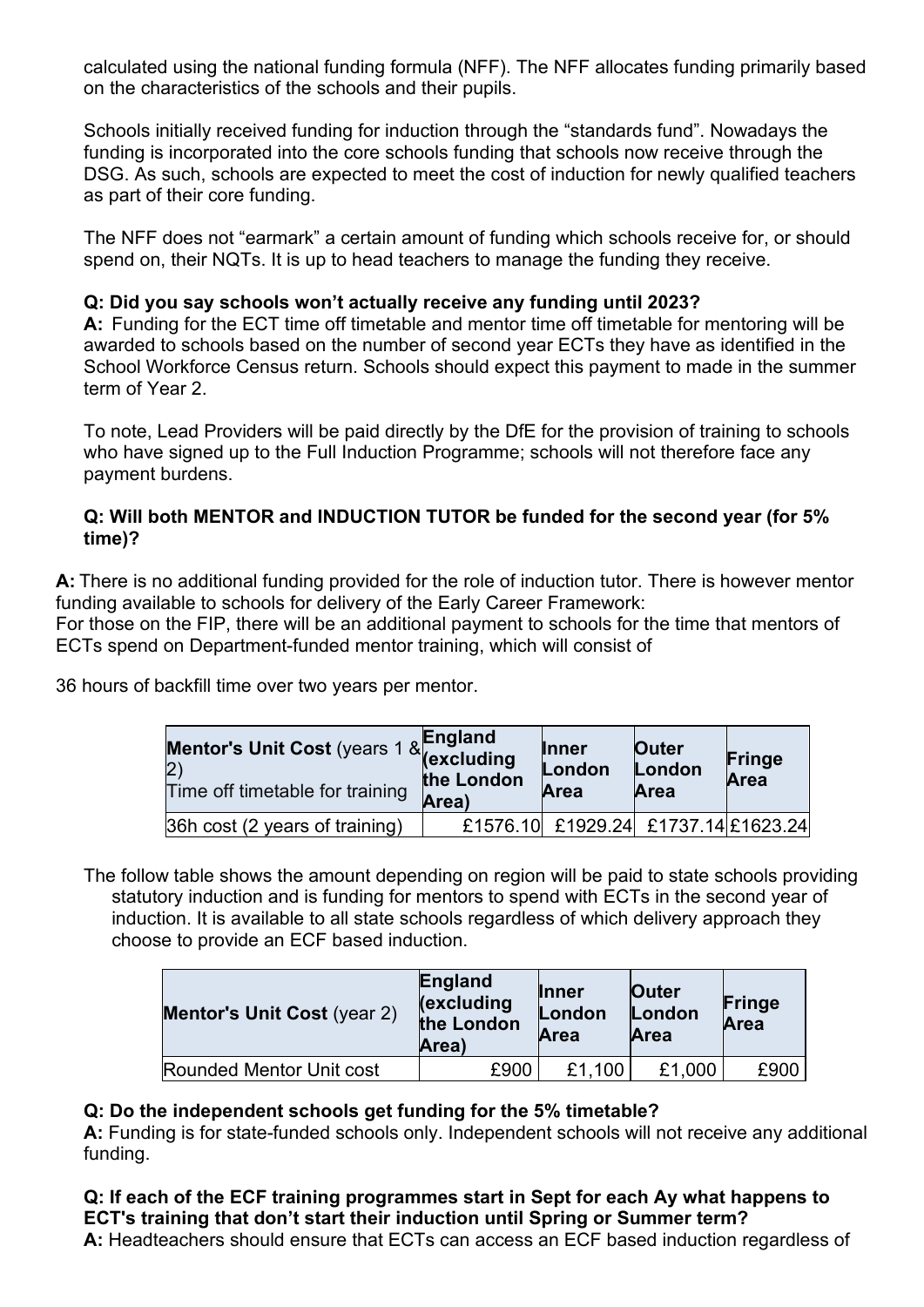what point in the year they start their teaching post.

Every lead provider will have a policy on how to support ECTs who join their school during the academic year. It is the responsibility of the provider and its delivery partners to support mentors and ECTs in this circumstance by providing training. This means that ECTs will be able to start their induction outside of the September window.

### **Q: Will the ECT need to be identified via the payroll for the Workforce Census. Currently NQTs are not given the job title of NQTs for payroll purposes, they are a "Teacher". If we have to set them up as an ECT 1 and then ECT 2, there will be other work to do transfer them to a "Teacher" at the beginning of year 3 if full time, if part time it will take longer.**

**A:** The SWC which will be released in 2021 will collect different data on ECTs to previous years. The ECT field will not be linked to a post or a contract status. Schools will need to select the ECT status by selecting the NQT1 or NQT2 fields for each staff member who qualifies. Different school systems may operate in different ways, but it is the department's expectation that selecting this field for a staff member will be via a check box or a single click operation. This field will then need to be updated as the staff member moves through the ECT process. Contracts, Posts and payroll status should not be affected. Further guidance will be released shortly for schools on how to record the status of a part-time ECT.

# **Early Career Framework – DfE-funded training providers ("Full induction programme")**

### **Q: Is there a deadline for schools to sign up for a lead provider programme (FIP)? We hear that TSHs are pushing schools hard to make decisions now – they can't because they have not employed ECTs yet.**

**A:** We recognise that schools might not know whether they will be employing an ECT, or indeed the number of ECTs they will be employing, until late in the summer term or even early in the Autumn term. Therefore, the intention is for registration to sign up with your chosen provider will be open into the autumn term.

If a school has decided to use an approved training provider or use the DfE accredited materials, they should ensure details of all early career teachers and mentors have been added to the online service before induction starts.

If a school has used the online service to indicate how they wish to proceed, they will be able to correct that option if their circumstances change.

### **Q: Who can be delivery partners and when will delivery partners be announced?**

**A:** Decisions on who is chosen as a delivery partner is a decision for Lead Providers. We expect Lead Providers to be able to confirm the delivery partners they will be working with in due course.

### **Q: What if an ECT does their induction at a school and moves to another school but the schools follows a different ECF programme (by lead providers)?**

**A:** Where possible, an Early Career Teacher should continue on their existing programme. If this is not feasible, the two Lead Providers should work together to make arrangements to accommodate the Early Career Teacher.

Lead Providers are expected to have their own policies and guidance set out in relation to moving between providers.

Please see the statutory guidance for more details on the actions which headteachers/principals and appropriate bodies should take if an ECT leaves the institution before completing the induction period.

# **Q: If a school does not wish to engage with their local TSH as they, for example, wish to**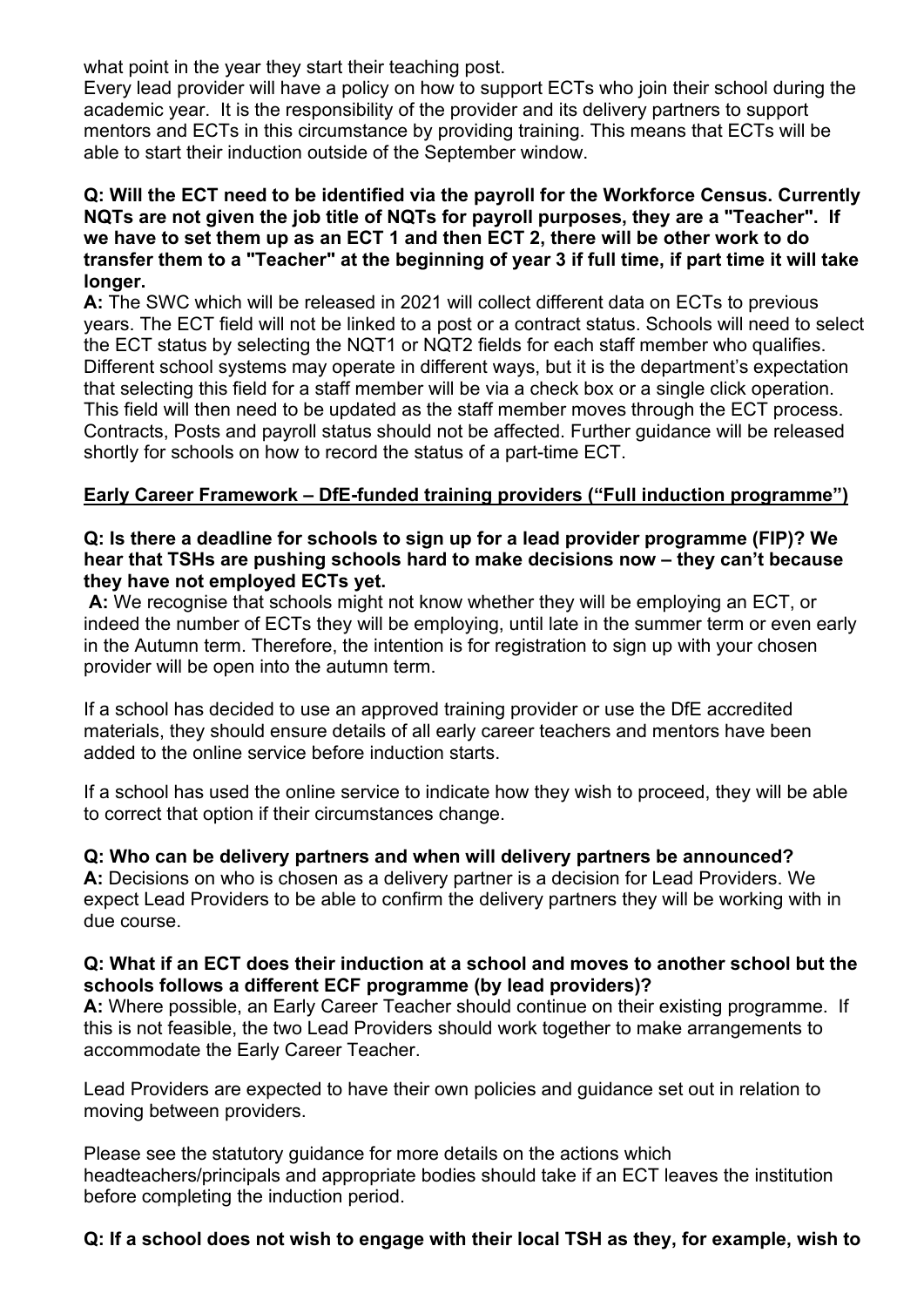# **use a different lead provider, how do they go about that?**

**A:** Schools do not have to access provision through their local teaching school hub, although it is anticipated that the majority of schools will do this. If a TSH isn't offering the school's first choice of lead provider, schools can contact the lead provider directly to find out if provision is available in their area.

### **Q: Can schools work with other TSHs outside their local area?**

**A:** If a school wishes to work with a TSH outside of their area, that is fine as long as that TSH is content to do so. We built this flexibility into the programme to allow for the fact that some existing relationships or MAT structures may cross borders, or there may be peculiarities of local geography/transport that mean a different TSH may be more appropriate for a specific school. We do not however encourage TSH to actively advertise in other areas, and all decisions should ideally made with the mutual consent of all affected TSHs.

## **Q: Can the LA run their ECF programme (school-based)?**

**A:** There are three approaches schools can choose from to enable the delivery of an ECF based induction. The three approaches are:

• **A funded provider led programme** - Schools can choose to work with providers accredited by the Department for Education (DfE) who will design and deliver a programme of face-to-face and online training to early career teachers (ECTs) and their mentors. This programme is funded by the DfE. Lead providers will be subject to a quality assurance mechanism through Ofsted inspection to ensure the best support for schools and teachers.

• **Schools deliver their own training using DfE accredited materials and resources** (the Core Induction Programme) - Schools use freely available DfE accredited materials, which includes ready to use materials and resources for new teachers and mentors, to deliver their own ECT and mentor support. These materials have been accredited by the DfE and quality assured by the Education Endowment Foundation. In this option, appropriate bodies will have a role in ensuring the ECT receives a programme of training and support based on the ECF.

• **Schools design and deliver their own two-year induction programme for ECTs based on the ECF.** In this option, appropriate bodies will have a role in ensuring the ECT receives a programme of training and support based on the ECF.

It is for the headteacher to ultimately decide the best approach for their school reflecting the needs of their ECTs and Mentors. Under the second and third approaches schools are responsible for delivering their own training and may sign up for training programmes developed and delivered by other organisations, for example an LA's ECF programme.

There is no additional funding (beyond the overall funding offer set out on our dedicated GOV.UK page) for schools, LAs or other organisations to develop their own programmes – as DfE has accredited and funded providers to design and deliver an ECF induction programme for schools. Other induction programmes designed and delivered by schools, LAs etc will not be accredited; schools who opt to deliver their own training or design and deliver their own induction programme will each be subject to checks by their own appropriate body.

### **Q: Why have the DfE allow the providers to only put on limited parts of the materials? Certain things are not accessible, such as videos, so if schools want a funded ECT place but can't get one then they are getting a lesser ECT experience.**

**A:** The current programmes available online do not have any restricted materials. Due to Covid-19, there are currently videos and recordings missing from some of the programmes as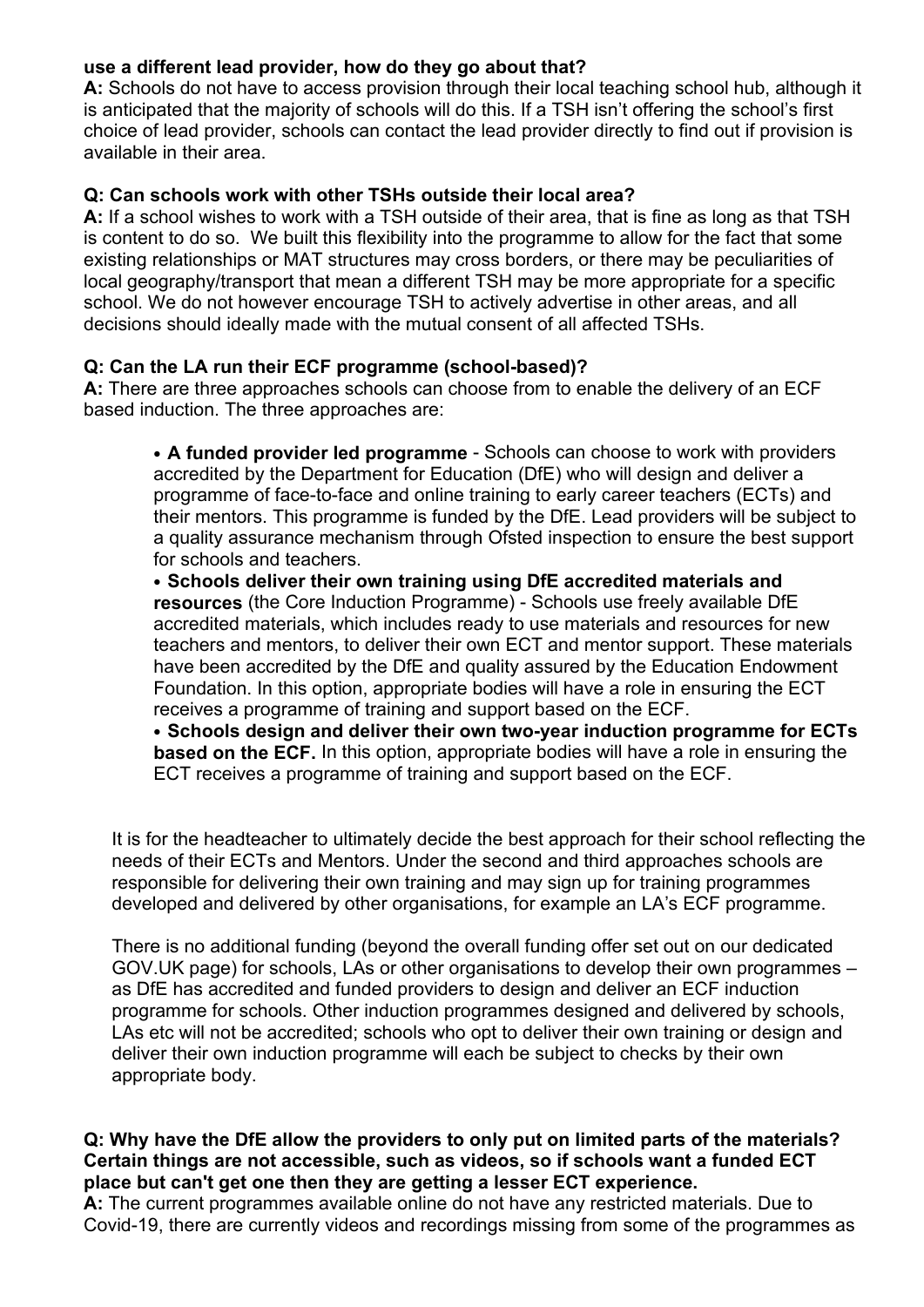providers have not been able to film within schools, instead providers have used alternatives such as scripts for the videos. The online materials will continue to be freely available for schools to access and it is intended that once providers can, they will add any missing content.

# **Q: If training is provided (provider or TS) why would a school choose to do their own?**

**A:** We recognise that some schools or trusts already have really strong training programmes that align with the ECF and schools may wish to continue to deliver this training themselves.

# **Appropriate bodies**

## **Q: Who is to fulfil the role of the appropriate body?**

**A:** From 1st September 2021, organisations that can act as appropriate body will be:

- Local authorities
- Teaching school hubs (subject to conditions)
- The [National Teacher Accreditation](https://nta.org.uk/) (NTA)
- The [Independent Schools Teacher Induction Panel](https://istip.co.uk/) (IStip) (for their members and associate or additional members only)

### **Q: How many schools does the DfE expect to be checked per AB? Can AB combine both the statutory and fidelity checking?**

**A:** Where possible, appropriate bodies are advised to have regular contact with the schools and early career teachers that they support. They may consider committing to visit a minimum percentage of their schools per academic year and could plan these visits to suit their individual circumstances.

The level of checking required will depend on the induction route chosen by the school. Fidelity checking, in addition to the other statutory checks, will be required for all schools not enrolled on the funded programme.

#### **Q: As the AB is responsible for fidelity checking. Will the DfE provide a brief summary of each providers' programme as we may need to be familiar with 6 different programmes with a vast amount of content?**

**A:** All providers and their materials are linked to from the GOV.UK pages: [https://www.gov.uk/government/publications/early-career-framework-reforms-overview/early](https://www.gov.uk/government/publications/early-career-framework-reforms-overview/early-career-framework-reforms-overview)[career-framework-reforms-overview](https://www.gov.uk/government/publications/early-career-framework-reforms-overview/early-career-framework-reforms-overview)

### **Q: Presumably where a school registers an ECT with us, we will need to ask which route they are taking as part of the registration?**

**A:** Yes, appropriate bodies are expected to determine the type of induction a school plans to offer as this will impact on the level of checking required.

# **Appropriate bodies – forms**

### **Q: In the recently published AB guidance it is all HTML version - could we have a word version so we can extract and use the template forms please?**

**A:** Gov.uk restricts us to publishing pdf versions of documents but we're aware schools will need to access these documents in Microsoft Word - we'll aim to get editable versions sent around to appropriate bodies so that they can share with schools.

#### **Q: Can the DfE please provide to and engage with LA ABs in the same way a TSC seems to be liaising with TS ABs who seem to have much more information- could the TRA AB circulation list be used for a comms channel with us all?**

**A:** We plan to share the information from today, and relevant communications in the future, with all appropriate bodies via the Teaching Regulation Agency.

### **Appropriate bodies and delivery partners**

**Q: I am assuming that this will have an impact on the number of ECTs, who are currently**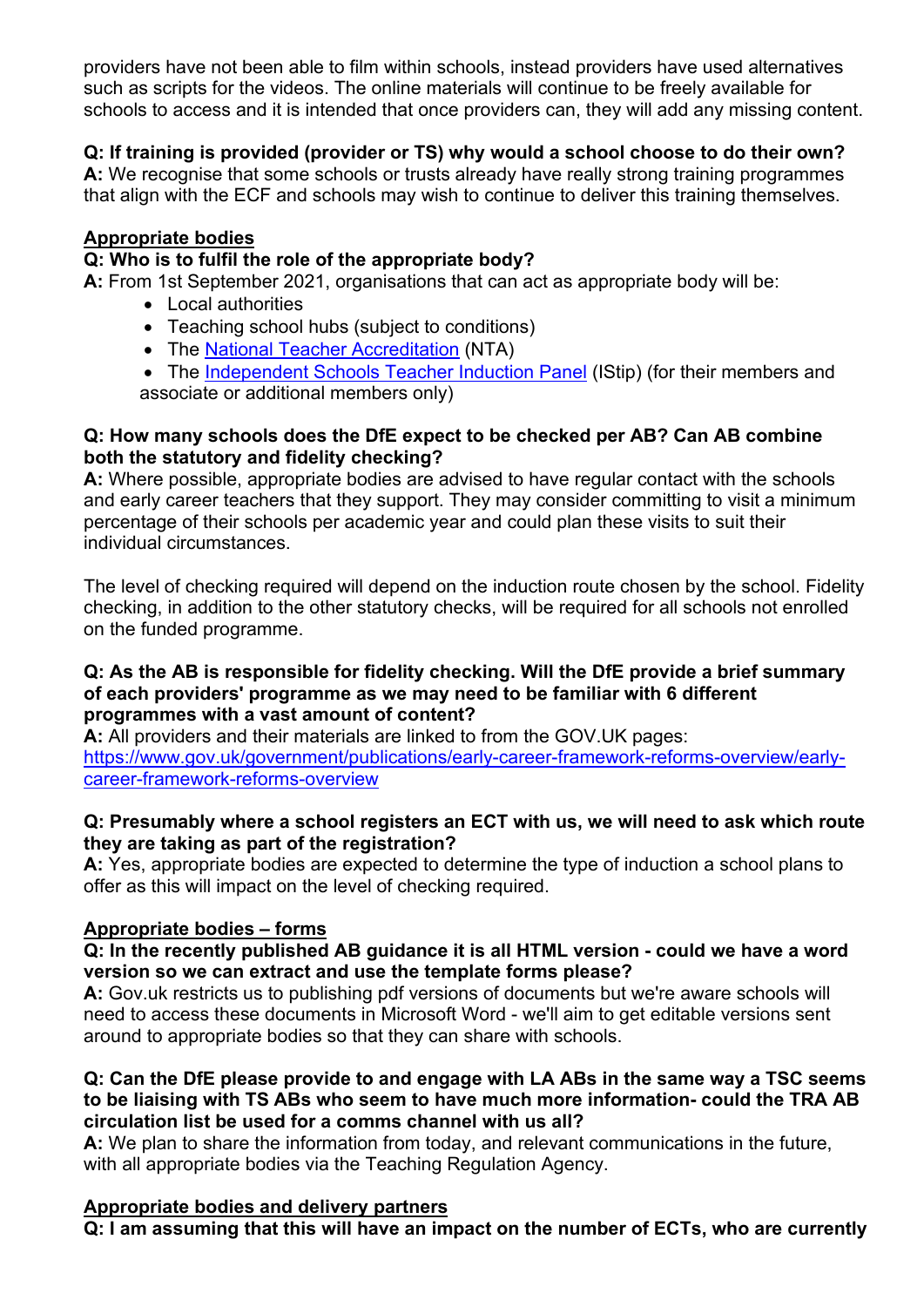### **registered with an LA (AB) if the majority of schools link with a provider? In other words what is their role?**

**A:** The appropriate body role and ECF delivery partner role are distinct. Schools are free to choose the appropriate body that best suits their needs, regardless of induction route.

# **Appropriate bodies – Teaching School Hubs**

**Q: A teaching school hub that is an accredited ITT provider cannot be the appropriate body for an ECT for whom it recommended that the award of QTS should be made; and • A teaching school hub cannot be the appropriate body for an ECT whom it employs, or who has served any part of their induction at that school. Will anybody be checking that TSH ABs are adhering to this?**

**A:** The activity of teaching school hubs will be regularly monitored by the Department. We will also investigate reports of any appropriate body flouting the relevant regulations.

## **Q: Can TSH register their own ECTs with their AB service?**

**A:** Regulations set out circumstances where a teaching school hub may not act as an appropriate body to avoid a possible conflict of interest:

• A teaching school hub that is an accredited initial teacher training provider cannot be the appropriate body for a teacher for whom it recommended that the award of qualified teacher status should be made;

• A teaching school hub cannot be the appropriate body to a teacher who has served any part of their induction period at that school.

# **Q: Do TSHs have to show through their numbers that they are not just offering the AB service but have registered ECTs. will it affect their funding if they don't?**

**A:** Teaching school hubs will be expected to provide appropriate body services to meet local need. Their funding is not linked to number of early career teachers registered.

### **Q: if we have a teacher currently on Induction who is part time and running into next year, how will this work? As the AB we are currently using won't be an AB anymore as they are not a Super Teaching School.**

**A:** Schools that are currently using a teaching school appropriate body should make arrangements with an appropriate body that can operate from September.

# **Appropriate bodies – Providers**

**Q: When will an overview of the providers' materials be available for ABs to review? A:** All providers are linked to from the GOV.UK pages:

[https://www.gov.uk/government/publications/early-career-framework-reforms-overview/early](https://www.gov.uk/government/publications/early-career-framework-reforms-overview/early-career-framework-reforms-overview)[career-framework-reforms-overview](https://www.gov.uk/government/publications/early-career-framework-reforms-overview/early-career-framework-reforms-overview)

### **Appropriate bodies – charging**

### **Q: How are you dealing with the discrepancy of pricing between teaching school hubs and LA's?**

**A:** It is for appropriate bodies to determine their pricing based on their costs and operating models. The services offered by appropriate bodies, and therefore associated cost, can vary and schools have the choice to use whichever appropriate body best suits their needs.

We recognise that from September, some appropriate bodies may choose to adapt their fees to reflect reforms to induction, balancing factors such as longer induction period, fewer formal assessment points, revised checking expectations and options around induction routes.

Appropriate bodies are encouraged not to charge for additional support where it is needed in exceptional circumstances to ensure schools are not discouraged by cost from seeking out support where this is required.